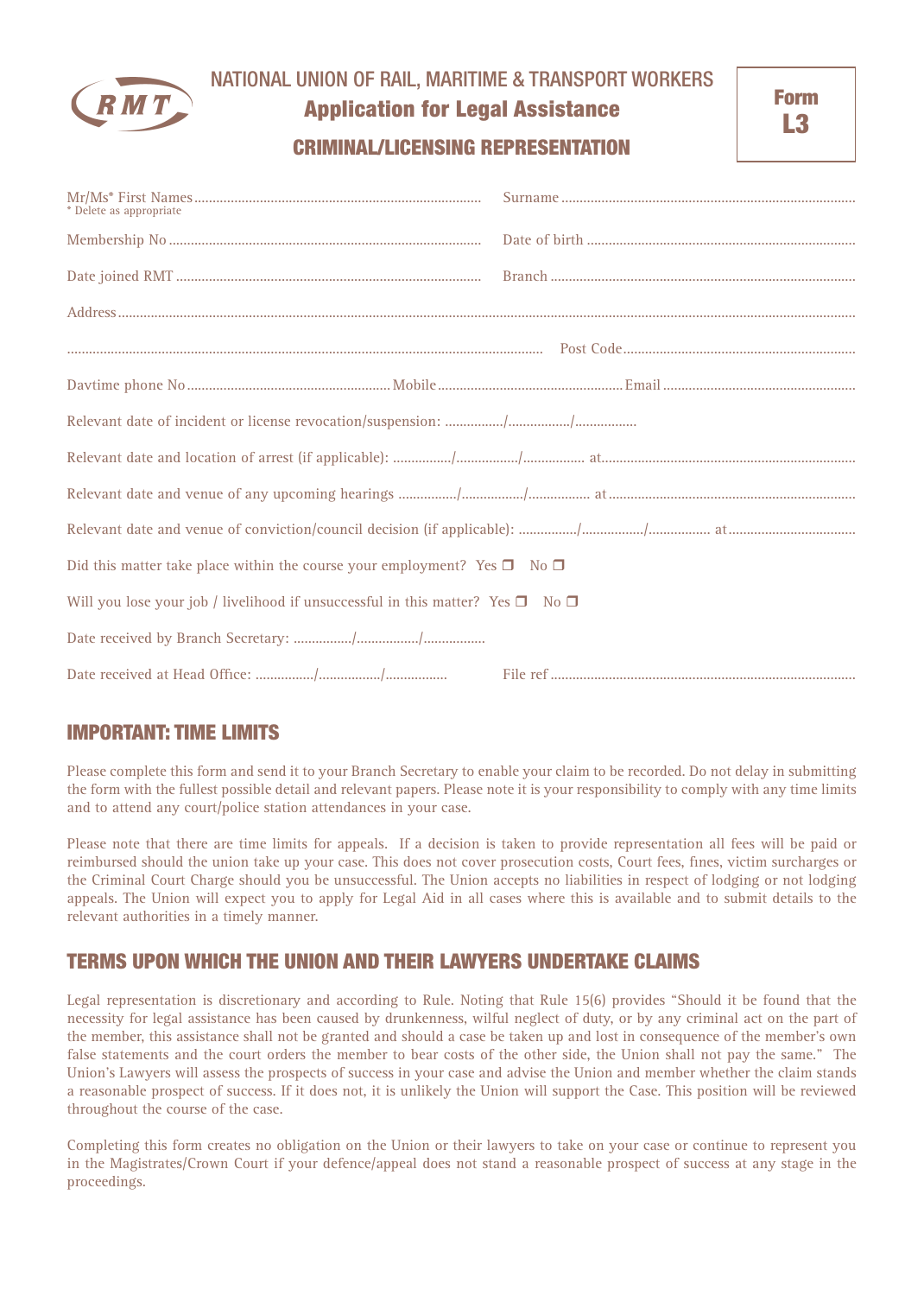Further, if you refuse to accept the Union's lawyers advice, or if you fail to cooperate with or provide prompt instructions to the Union's lawyers or instruct the Union's lawyers to conduct the case in an unreasonable way, then the Union can instruct the lawyers to cease acting in the case. In such circumstances, the Union and their lawyers will not be responsible for any costs incurred by you from the date of ceasing to act.

If the Union is to provide representation, in signing this form you acknowledge that you are responsible for Court fees, victim surcharges, fines, the Criminal Court Charge as well as the costs of both prosecution (and defence where the member has been legally aided) and are also responsible for your own Legal Aid contributions.

### DECLARATION BY MEMBER

1. I hereby certify that I have read and understood the basis upon which the Union and their Solicitors will pursue my criminal case/licensing appeal. Should I fall into arrears of contributions, the Solicitors will be instructed to take no further action on my behalf until I have paid the outstanding arrears.

2. Under the Data Protection Act, 1998, I must give express consent for the processing of personal data. In giving this consent, I accept that the information relevant to my case must be accessible to designated/appropriate Union lawyers, RMT Officers and staff. Further, I understand that should representation be declined and a subsequent appeal be lodged under Rule, a summary of my case will be published in the relevant Decisions of the Council of Executives or Annual General Meeting.

3. I hereby authorise the Union's lawyers to disclose to the Union details of my case and any court verdict and I agree that the Union may use this information for the purposes of publicity and /or recruitment including disclosure in any media.

4. Where relevant I also authorise the Union or Union Solicitors to make any application to reclaim costs from the other side in relation to my case.

| <b>Signed</b> |  | المستقيمات |  |
|---------------|--|------------|--|
|---------------|--|------------|--|

# DECLARATION BY BRANCH SECRETARY

1. I certify that this member is in benefit in accordance with Rule 2. I will inform Head Office if, to my knowledge, the member falls out of benefit during the progress of the case or was not a member / out of benefit at the time of the offence / revocation of their license.

2. I confirm that I have explained the above declaration to the member who has agreed to instruct the Union and their lawyers on that basis.

| <b>Signed</b><br>المصالحات |  |
|----------------------------|--|
|----------------------------|--|

### MEMBER'S CASE

Please tick the box for the type of complaint you want assistance with. If more than one complaint, tick each appropriate box.

Driving Offence (in work)  $\Box$ 

Theft (in work)  $\Box$ 

Sexual Offence (in work)  $\Box$ 

Offences Against the Person - including common assault (in work)  $\Box$ 

Driving Licence Revocation  $\Box$ 

Other (please provide full details) ..............................................................................................................................................................

.........................................................................................................................................................................................................................

Have you received a court hearing/summons from the police or other authority? Yes  $\Box$  No  $\Box$ If so, please attach a copy of any letters, summonses, Court hearing notices etc.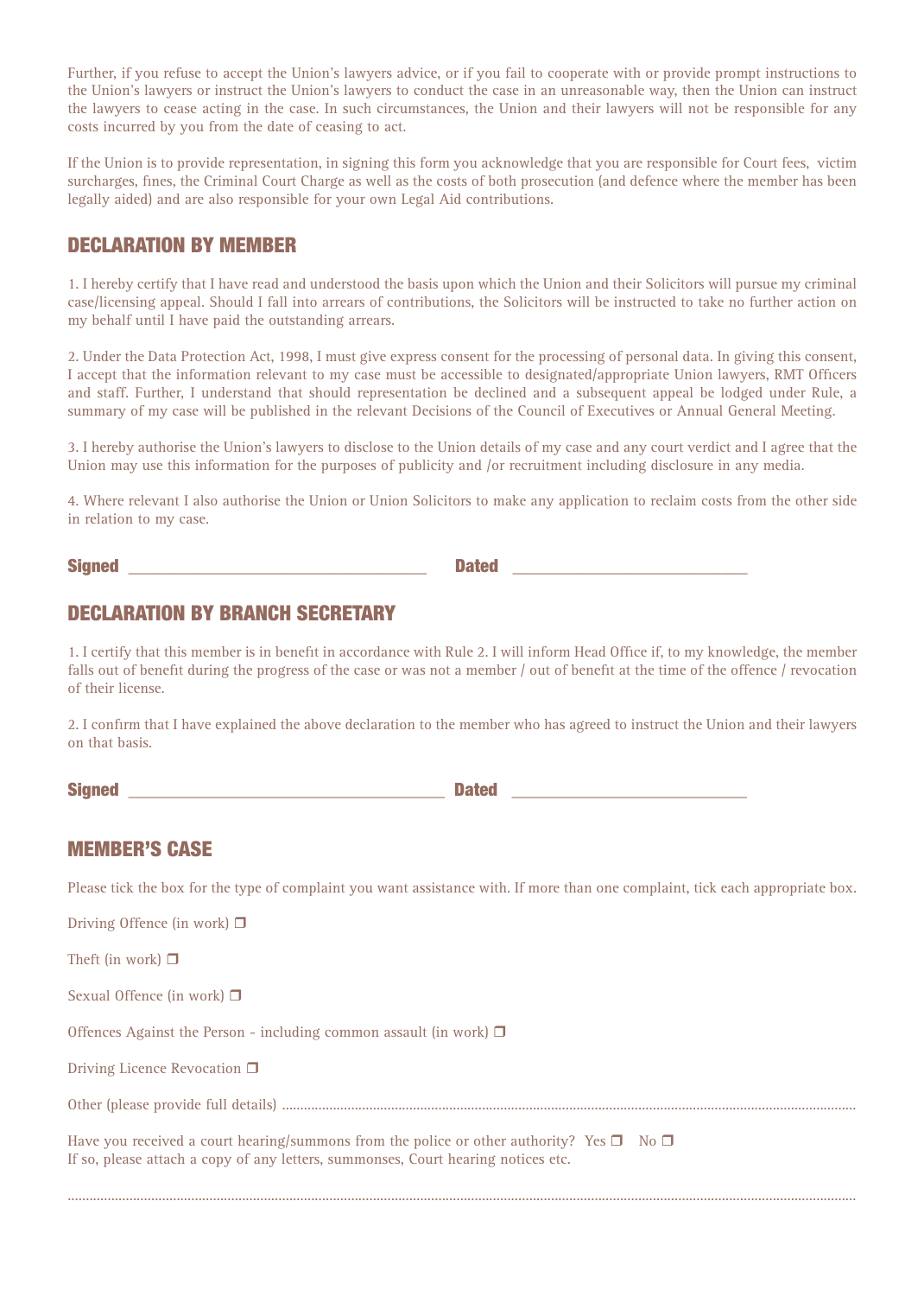#### **CONTRIBUTIONS**

It is important to understand that while a Case in a criminal court is proceeding on your behalf it is your responsibility to remain in benefit in accordance with Rule 2 and to maintain legal aid payments (if relevant) throughout the duration of the case. This usually means that membership contributions' must be paid while legal assistance is being provided. If you do not think this applies to you, please call our membership department to check on 020 7387 4771.

### EMPLOYMENT DETAILS

Dates of employment/self-employment. From: ..........................................................To:................................................................

Name and address of the employer (provide own business/company details if self-employed).

Name: \_\_\_\_\_\_\_\_\_\_\_\_\_\_\_\_\_\_\_\_\_\_\_\_\_\_\_\_\_\_\_\_\_\_\_\_\_\_\_\_\_\_\_\_\_\_\_\_\_\_\_\_\_\_\_\_\_\_\_\_\_\_\_\_\_\_\_\_\_\_\_\_\_\_\_\_\_\_\_\_\_\_\_\_\_\_\_\_\_\_\_\_\_\_\_\_\_\_

Address \_\_\_\_\_\_\_\_\_\_\_\_\_\_\_\_\_\_\_\_\_\_\_\_\_\_\_\_\_\_\_\_\_\_\_\_\_\_\_\_\_\_\_\_\_\_\_\_\_\_\_\_\_\_\_\_\_\_\_\_\_\_\_\_\_\_\_\_\_\_\_\_\_\_\_\_\_\_\_\_\_\_\_\_\_\_\_\_\_\_\_\_\_\_\_\_\_

Telephone No:

Please give the place where you worked or applied to work if different from above.

Please say what job you did in this employment/self-employment (or what job you applied for). If this does not apply, please say where applicable what your connection was with the employer.

\_\_\_\_\_\_\_\_\_\_\_\_\_\_\_\_\_\_\_\_\_\_\_\_\_\_\_\_\_\_\_\_\_\_\_\_\_\_\_\_\_\_\_\_\_\_\_\_\_\_\_\_\_\_\_\_\_\_\_\_\_\_\_\_\_\_\_\_\_\_\_\_\_\_\_\_\_\_\_\_\_\_\_\_\_\_\_\_\_\_\_\_\_\_\_\_\_\_\_\_\_\_\_\_

\_\_\_\_\_\_\_\_\_\_\_\_\_\_\_\_\_\_\_\_\_\_\_\_\_\_\_\_\_\_\_\_\_\_\_\_\_\_\_\_\_\_\_\_\_\_\_\_\_\_\_\_\_\_\_\_\_\_\_\_\_\_\_\_\_\_\_\_\_\_\_\_\_\_\_\_\_\_\_\_\_\_\_\_\_\_\_\_\_\_\_\_\_\_\_\_\_\_\_\_\_\_\_\_

\_\_\_\_\_\_\_\_\_\_\_\_\_\_\_\_\_\_\_\_\_\_\_\_\_\_\_\_\_\_\_\_\_\_\_\_\_\_\_\_\_\_\_\_\_\_\_\_\_\_\_\_\_\_\_\_\_\_\_\_\_\_\_\_\_\_\_\_\_\_\_\_\_\_\_\_\_\_\_\_\_\_\_\_\_\_\_\_\_\_\_\_\_\_\_\_\_\_\_\_\_\_\_\_

\_\_\_\_\_\_\_\_\_\_\_\_\_\_\_\_\_\_\_\_\_\_\_\_\_\_\_\_\_\_\_\_\_\_\_\_\_\_\_\_\_\_\_\_\_\_\_\_\_\_\_\_\_\_\_\_\_\_\_\_\_\_\_\_\_\_\_\_\_\_\_\_\_\_\_\_\_\_\_\_\_\_\_\_\_\_\_\_\_\_\_\_\_\_\_\_\_\_\_\_\_\_\_\_

Please give number of normal basic hours worked each week.

| Hours per week_____                |   |  |
|------------------------------------|---|--|
| Please give your earnings details. |   |  |
| <b>Basic Wage/Salary/Income</b>    | £ |  |
| Average take home Pay              | £ |  |
|                                    |   |  |

## Other Solicitors Details

Have you already consulted a solicitor in connection with the offence? Yes  $\Box$  No  $\Box$ (if yes provide contact details below)

| Were you represented at the police station by a solicitor? Yes $\square$ No $\square$<br>(if yes provide contact details below) |  |  |
|---------------------------------------------------------------------------------------------------------------------------------|--|--|

.........................................................................................................................................................................................................................